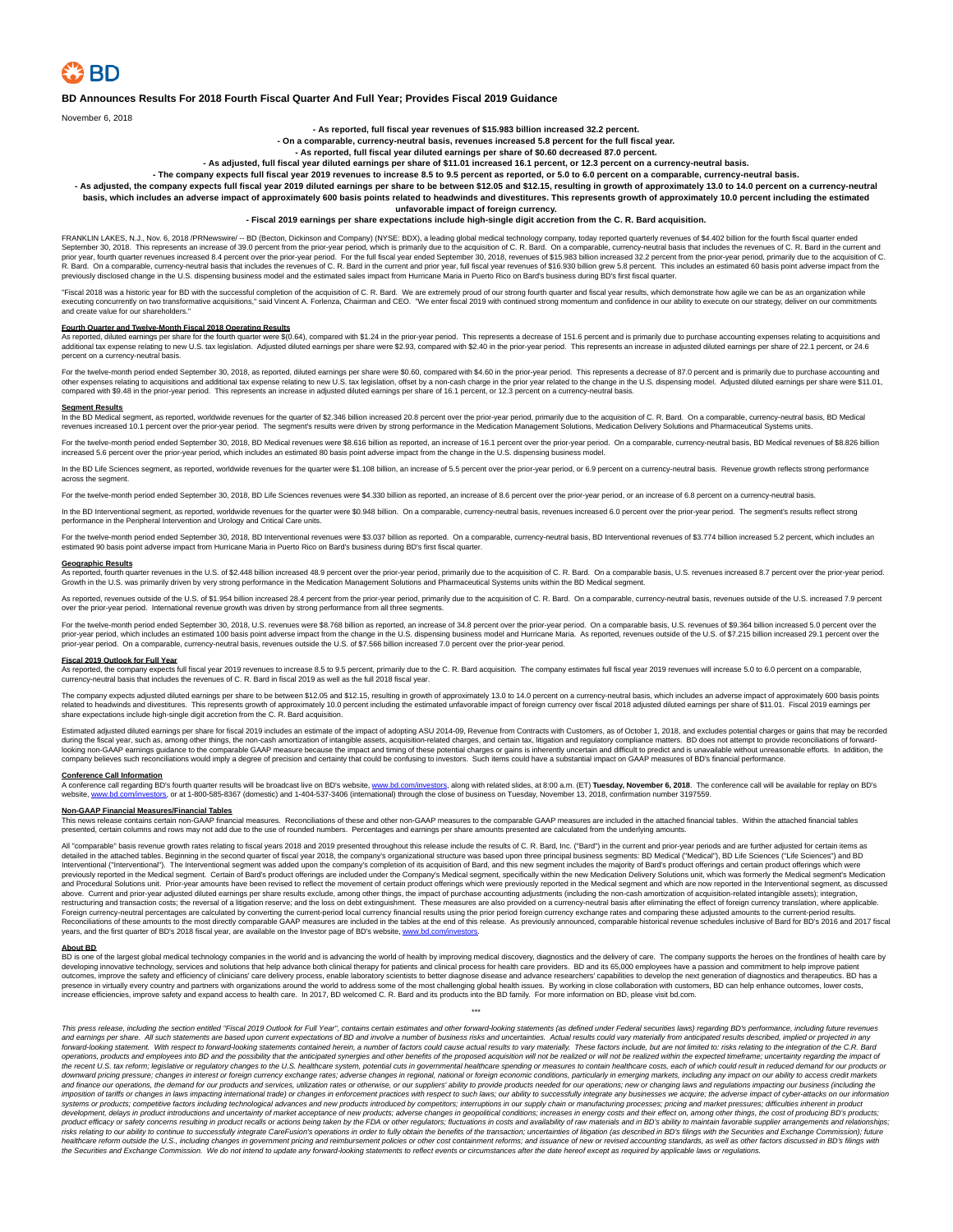BECTON DICKINSON AND COMPANY CONSOLIDATED INCOME STATEMENTS (Unaudited; Amounts in millions, except share and per share data)

|                                                     |              | Three Months Ended September 30, |          |  |  |  |  |  |  |
|-----------------------------------------------------|--------------|----------------------------------|----------|--|--|--|--|--|--|
|                                                     | 2018         | 2017                             | % Change |  |  |  |  |  |  |
| <b>REVENUES</b>                                     | \$<br>4.402  | s<br>3.166                       | 39.0     |  |  |  |  |  |  |
| Cost of products sold                               | 2,311        | 1.612                            | 43.4     |  |  |  |  |  |  |
| Selling and administrative expense                  | 1.103        | 774                              | 42.6     |  |  |  |  |  |  |
| Research and development expense                    | 278          | 221                              | 25.7     |  |  |  |  |  |  |
| Acquisitions and other restructurings               | 140          | 111                              | 25.9     |  |  |  |  |  |  |
| Other operating expense, net                        |              | 5                                | (100.0)  |  |  |  |  |  |  |
| TOTAL OPERATING COSTS AND EXPENSES                  | 3,832        | 2,723                            | 40.7     |  |  |  |  |  |  |
| OPERATING INCOME                                    | 570          | 443                              | 28.7     |  |  |  |  |  |  |
| Interest expense                                    | (181)        | (156)                            | 15.6     |  |  |  |  |  |  |
| Interest income                                     | 9            | 45                               | (79.8)   |  |  |  |  |  |  |
| Other income (expense), net                         | 16           | (7)                              | 339.9    |  |  |  |  |  |  |
| <b>INCOME BEFORE INCOME TAXES</b>                   | 415          | 326                              | 27.4     |  |  |  |  |  |  |
| Income tax provision (benefit)                      | 550          | (1)                              | 44,493.5 |  |  |  |  |  |  |
| NET (LOSS) INCOME                                   | (135)        | 327                              | (141.3)  |  |  |  |  |  |  |
| Preferred stock dividends                           | (38)         | (38)                             |          |  |  |  |  |  |  |
| NET (LOSS) INCOME APPLICABLE TO COMMON SHAREHOLDERS | s.<br>(173)  | S.<br>289                        | (159.8)  |  |  |  |  |  |  |
| <b>FARNINGS PFR SHARE</b>                           |              |                                  |          |  |  |  |  |  |  |
| Basic (Loss) Earnings per Share                     | (0.64)<br>\$ | \$<br>1.27                       | (150.4)  |  |  |  |  |  |  |
| Diluted (Loss) Earnings per Share                   | Ś<br>(0.64)  | \$<br>1.24                       | (151.6)  |  |  |  |  |  |  |
| AVERAGE SHARES OUTSTANDING (in thousands)           |              |                                  |          |  |  |  |  |  |  |
| <b>Basic</b>                                        | 268,500      | 228.218                          |          |  |  |  |  |  |  |
| Diluted                                             | 268,500      | 232.657                          |          |  |  |  |  |  |  |

BECTON DICKINSON AND COMPANY CONSOLIDATED INCOME STATEMENTS (Unaudited; Amounts in millions, except share and per share data)

|                                              | Twelve Months Ended September 30, |         |     |         |          |  |  |  |  |
|----------------------------------------------|-----------------------------------|---------|-----|---------|----------|--|--|--|--|
|                                              |                                   | 2018    |     | 2017    | % Change |  |  |  |  |
| <b>REVENUES</b>                              | \$                                | 15,983  | \$. | 12,093  | 32.2     |  |  |  |  |
| Cost of products sold                        |                                   | 8.721   |     | 6.151   | 41.8     |  |  |  |  |
| Selling and administrative expense           |                                   | 4.015   |     | 2.925   | 37.3     |  |  |  |  |
| Research and development expense             |                                   | 1.006   |     | 774     | 29.9     |  |  |  |  |
| Acquisitions and other restructurings        |                                   | 744     |     | 354     | 110.1    |  |  |  |  |
| Other operating expense, net                 |                                   |         |     | 410     | (100.0)  |  |  |  |  |
| TOTAL OPERATING COSTS AND EXPENSES           |                                   | 14.487  |     | 10,615  | 36.5     |  |  |  |  |
| OPERATING INCOME                             |                                   | 1,497   |     | 1,478   | 1.3      |  |  |  |  |
| Interest expense                             |                                   | (706)   |     | (521)   | 35.5     |  |  |  |  |
| Interest income                              |                                   | 65      |     | 76      | (15.0)   |  |  |  |  |
| Other income (expense), net                  |                                   | 318     |     | (57)    | 655.9    |  |  |  |  |
| <b>INCOME BEFORE INCOME TAXES</b>            |                                   | 1.173   |     | 976     | 20.2     |  |  |  |  |
| Income tax provision (benefit)               |                                   | 862     |     | (124)   | 795.8    |  |  |  |  |
| NET INCOME                                   |                                   | 311     |     | 1.100   | (71.7)   |  |  |  |  |
| Preferred stock dividends                    |                                   | (152)   |     | (70)    | 115.6    |  |  |  |  |
| NET INCOME APPLICABLE TO COMMON SHAREHOLDERS | \$                                | 159     | \$  | 1,030   | (84.5)   |  |  |  |  |
| <b>FARNINGS PFR SHARE</b>                    |                                   |         |     |         |          |  |  |  |  |
| Basic Earnings per Share                     | \$                                | 0.62    | \$  | 4.70    | (86.8)   |  |  |  |  |
| Diluted Earnings per Share                   | \$.                               | 0.60    | \$  | 4.60    | (87.0)   |  |  |  |  |
| AVERAGE SHARES OUTSTANDING (in thousands)    |                                   |         |     |         |          |  |  |  |  |
| Basic                                        |                                   | 258.354 |     | 218.943 |          |  |  |  |  |
| Diluted                                      |                                   | 264.621 |     | 223.588 |          |  |  |  |  |

BECTON DICKINSON AND COMPANY<br>SUPPLEMENTAL REVENUE INFORMATION<br>REVENUES BY BUSINESS SEGMENTS AND UNITS - UNITED STATES<br>Three Months Ended September 30, (Unaudited; Amounts in millions)

|                                   |   | А     | B         | $C=(A-B)/B$ |  |  |
|-----------------------------------|---|-------|-----------|-------------|--|--|
|                                   |   | 2018  | 2017      | % Change    |  |  |
| <b>BD MEDICAL</b>                 |   |       |           |             |  |  |
| Medication Delivery Solutions (a) | s | 512   | \$<br>352 | 45.7        |  |  |
| Medication Management Solutions   |   | 542   | 440       | 23.2        |  |  |
| Diabetes Care                     |   | 149   | 147       | 1.7         |  |  |
| Pharmaceutical Systems            |   | 118   | 96        | 22.1        |  |  |
| <b>TOTAL</b>                      |   | 1,322 | 1,035     | 27.7        |  |  |
| <b>BD LIFE SCIENCES</b>           |   |       |           |             |  |  |
| <b>Preanalytical Systems</b>      | s | 196   | \$<br>189 | 3.7         |  |  |
| Diagnostic Systems                |   | 159   | 151       | 5.9         |  |  |
| Biosciences                       |   | 125   | 123       | 1.6         |  |  |
| <b>TOTAL</b>                      |   | 481   | 463       | 3.8         |  |  |
| <b>BD INTERVENTIONAL</b>          |   |       |           |             |  |  |
| Surgery (a)                       | s | 259   | \$<br>143 | <b>NM</b>   |  |  |
| Peripheral Intervention (a)       |   | 201   |           | <b>NM</b>   |  |  |
| Urology and Critical Care         |   | 186   |           | <b>NM</b>   |  |  |
| <b>TOTAL</b>                      |   | 646   | 146       | <b>NM</b>   |  |  |
| TOTAL UNITED STATES               |   | 2,448 | 1,644     | 48.9        |  |  |
|                                   |   |       |           |             |  |  |

(a) The presentation of prior-period amounts reflects a reclassification of \$146 million associated with the movement, effective on January 1, 2018, of certain product offerings from the Medical segment to the Intervention

# BECTON DICKINSON AND COMPANY<br>SUPPLEMENTAL REVENUE INFORMATION<br>REVENUES BY BUSINESS SEGMENTS AND UNITS - INTERNATIONAL<br>Three Months Ended September 30, (continued)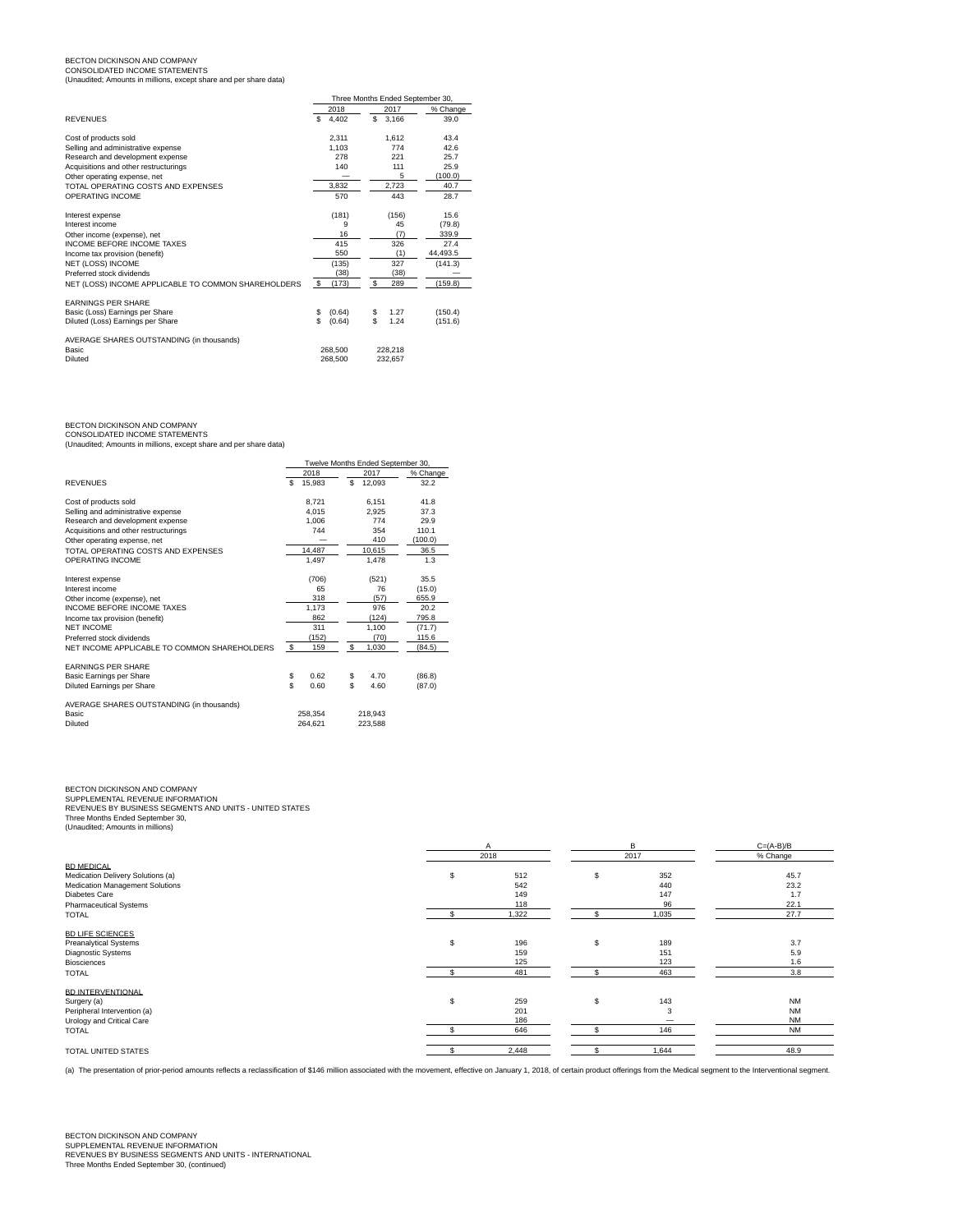# (Unaudited; Amounts in millions)

|                                   |    |       |              |                |     |           | $D=(A-B)/B$ | $E=(A-B-C)/B$ |
|-----------------------------------|----|-------|--------------|----------------|-----|-----------|-------------|---------------|
|                                   |    | Α     |              | B              |     | С         |             | % Change      |
|                                   |    | 2018  |              | 2017           |     | FX Impact | Reported    | <b>FXN</b>    |
| <b>BD MEDICAL</b>                 |    |       |              |                |     |           |             |               |
| Medication Delivery Solutions (a) | \$ | 454   | S            | 369            | s.  | (12)      | 23.0        | 26.4          |
| Medication Management Solutions   |    | 149   |              | 131            |     | (1)       | 14.1        | 15.0          |
| Diabetes Care                     |    | 135   |              | 136            |     | (3)       | (0.8)       | 1.8           |
| <b>Pharmaceutical Systems</b>     |    | 285   |              | 271            |     |           | 5.4         | 4.9           |
| <b>TOTAL</b>                      |    | 1,025 | £.           | 908            |     | (16)      | 12.9        | 14.6          |
| <b>BD LIFE SCIENCES</b>           |    |       |              |                |     |           |             |               |
| Preanalytical Systems             | \$ | 197   | s.           | 189            | s.  | (8)       | 4.4         | 8.6           |
| Diagnostic Systems                |    | 224   |              | 208            |     | (5)       | 7.6         | 9.8           |
| <b>Biosciences</b>                |    | 206   |              | 191            |     | (3)       | 8.2         | 9.6           |
| <b>TOTAL</b>                      |    | 627   |              | 588            |     | (15)      | 6.7         | 9.3           |
| <b>BD INTERVENTIONAL</b>          |    |       |              |                |     |           |             |               |
| Surgery (a)                       | \$ | 69    | s.           | 24             | S   | (1)       | <b>NM</b>   | <b>NM</b>     |
| Peripheral Intervention (a)       |    | 148   |              | $\overline{2}$ |     | (1)       | <b>NM</b>   | <b>NM</b>     |
|                                   |    | 85    |              |                |     |           | <b>NM</b>   | <b>NM</b>     |
| Urology and Critical Care         |    |       |              |                |     |           |             |               |
| <b>TOTAL</b>                      |    | 302   | $\mathbf{f}$ | 26             | \$. | (2)       | <b>NM</b>   | <b>NM</b>     |
| TOTAL INTERNATIONAL               |    | 1,954 |              | 1,522          |     | (33)      | 28.4        | 30.6          |

(a) The presentation of prior-period amounts reflects a reclassification of \$26 million associated with the movement, effective on January 1, 2018, of certain product offerings from the Medical segment to the Interventiona

# BECTON DICKINSON AND COMPANY

SUPPLEMENTAL REVENUE INFORMATION REVENUES BY BUSINESS SEGMENTS AND UNITS - TOTAL Three Months Ended September 30, (continued) (Unaudited; Amounts in millions)

|                                   |    |       |    |       |    |           | $D=(A-B)/B$ | $E=(A-B-C)/B$ |  |
|-----------------------------------|----|-------|----|-------|----|-----------|-------------|---------------|--|
|                                   |    | Α     |    | в     |    | C         |             | % Change      |  |
|                                   |    | 2018  |    | 2017  |    | FX Impact | Reported    | FXN           |  |
| <b>BD MEDICAL</b>                 |    |       |    |       |    |           |             |               |  |
| Medication Delivery Solutions (a) | s. | 967   | \$ | 721   | S  | (12)      | 34.1        | 35.8          |  |
| Medication Management Solutions   |    | 692   |    | 571   |    | (1)       | 21.1        | 21.3          |  |
| Diabetes Care                     |    | 285   |    | 283   |    | (3)       | 0.5         | 1.7           |  |
| <b>Pharmaceutical Systems</b>     |    | 403   |    | 367   |    |           | 9.8         | 9.4           |  |
| <b>TOTAL</b>                      |    | 2,346 |    | 1,943 |    | (16)      | 20.8        | 21.6          |  |
| <b>BD LIFE SCIENCES</b>           |    |       |    |       |    |           |             |               |  |
| <b>Preanalytical Systems</b>      | S  | 393   | \$ | 378   | s  | (8)       | 4.0         | 6.1           |  |
| Diagnostic Systems                |    | 384   |    | 359   |    | (5)       | 6.9         | 8.2           |  |
| <b>Biosciences</b>                |    | 331   |    | 314   |    | (3)       | 5.6         | 6.4           |  |
| <b>TOTAL</b>                      |    | 1,108 |    | 1,051 |    | (15)      | 5.5         | 6.9           |  |
| <b>BD INTERVENTIONAL</b>          |    |       |    |       |    |           |             |               |  |
| Surgery (a)                       | \$ | 328   | \$ | 167   | S. | (1)       | <b>NM</b>   | <b>NM</b>     |  |
| Peripheral Intervention (a)       |    | 348   |    | 5     |    | (1)       | <b>NM</b>   | <b>NM</b>     |  |
| Urology and Critical Care         |    | 271   |    |       |    |           | <b>NM</b>   | <b>NM</b>     |  |
| <b>TOTAL</b>                      |    | 948   |    | 172   |    | (2)       | <b>NM</b>   | <b>NM</b>     |  |
| <b>TOTAL REVENUES</b>             |    | 4,402 |    | 3,166 |    | (33)      | 39.0        | 40.1          |  |
|                                   |    |       |    |       |    |           |             |               |  |

(a) The presentation of prior-period amounts reflects a reclassification of \$172 million associated with the movement, effective on January 1, 2018, of certain product offerings from the Medical segment to the Intervention

BECTON DICKINSON AND COMPANY<br>SUPPLEMENTAL REVENUE INFORMATION<br>REVENUES BY BUSINESS SEGMENTS AND UNITS - UNITED STATES<br>Twelve Months Ended September 30,<br>(Unaudited; Amounts in millions)

|     | A     |      | B     | $C=(A-B)/B$ |  |  |
|-----|-------|------|-------|-------------|--|--|
|     |       |      |       | % Change    |  |  |
|     |       |      |       |             |  |  |
| \$  | 1,892 | \$   | 1,378 | 37.3        |  |  |
|     | 1,957 |      | 1,843 | 6.2         |  |  |
|     | 564   |      | 546   | 3.2         |  |  |
|     | 357   |      | 328   | 8.9         |  |  |
|     | 4,770 |      | 4,095 | 16.5        |  |  |
|     |       |      |       |             |  |  |
| S   | 761   | \$   | 741   | 2.6         |  |  |
|     | 678   |      | 622   | 8.9         |  |  |
|     | 475   |      | 455   | 4.6         |  |  |
|     | 1,914 |      | 1,818 | 5.3         |  |  |
|     |       |      |       |             |  |  |
| \$. | 946   | \$   | 577   | <b>NM</b>   |  |  |
|     | 594   |      | 14    | <b>NM</b>   |  |  |
|     | 544   |      |       | <b>NM</b>   |  |  |
|     | 2,084 |      | 591   | <b>NM</b>   |  |  |
|     | 8,768 |      | 6,504 | 34.8        |  |  |
|     |       | 2018 |       | 2017        |  |  |

(a) The presentation of prior-period amounts reflects a reclassification of \$591 million associated with the movement, effective on January 1, 2018, of certain product offerings from the Medical segment to the Intervention

A B B C C % Change<br>2018 - 2017 FX Impact Reported 2018 2017 FX Impact Reported FXN

 $D=(A-B)/B$   $E=(A-B-C)/B$ 

BECTON DICKINSON AND COMPANY<br>SUPPLEMENTAL REVENUE INFORMATION<br>REVENUES BY BUSINESS SEGMENTS AND UNITS - INTERNATIONAL<br>Twelve Months Ended September 30, (continued)<br>(Unaudited; Amounts in millions)

|  | BD MEDICAL |  |  |
|--|------------|--|--|
|--|------------|--|--|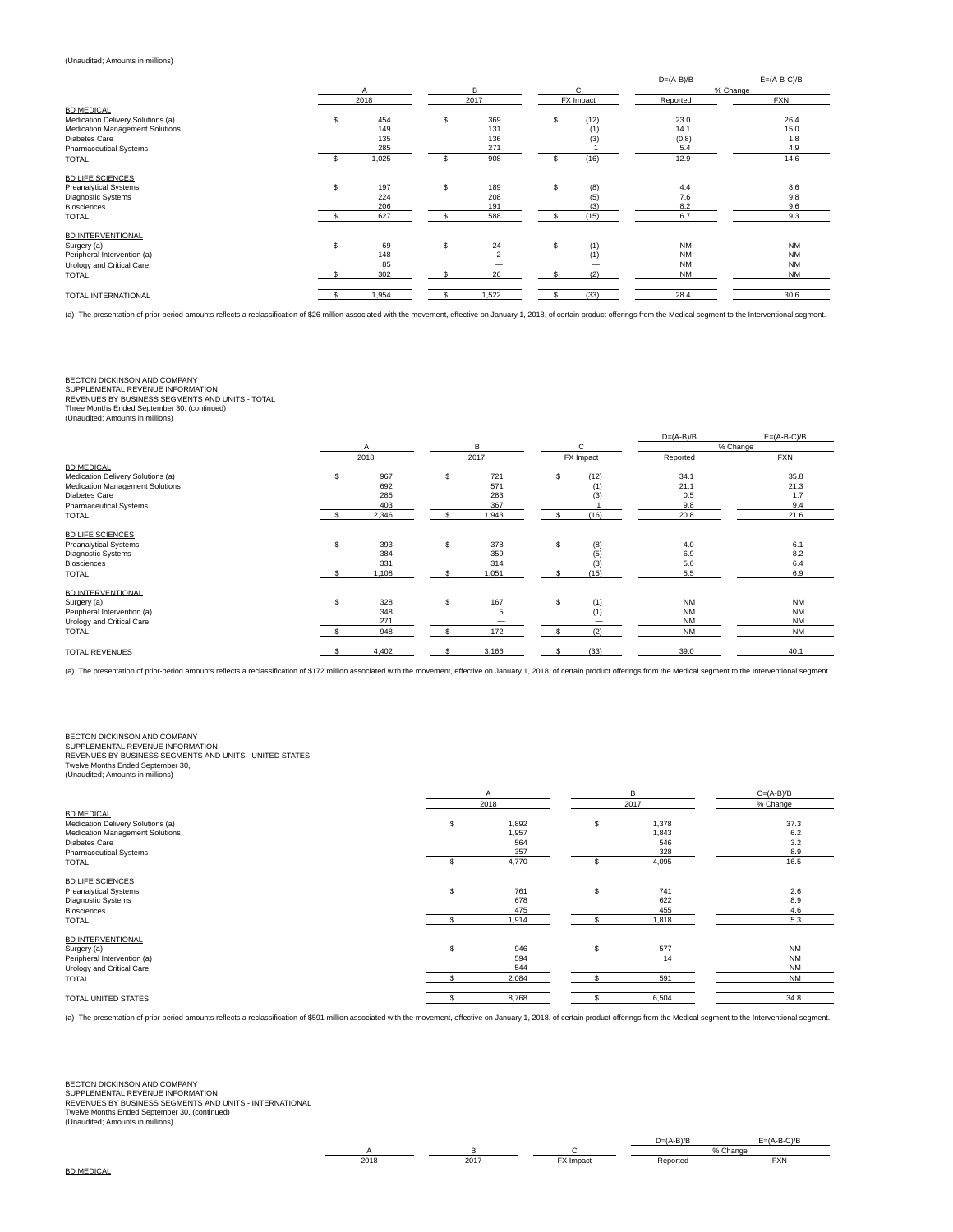| Medication Delivery Solutions (a)<br>Medication Management Solutions<br>Diabetes Care<br><b>Pharmaceutical Systems</b><br><b>TOTAL</b> | \$. | 1,752<br>513<br>541<br>1,040<br>3,846 | \$. | 1,434<br>452<br>510<br>929<br>3,325 |    | 52<br>25<br>17<br>60<br>155 | 22.2<br>13.6<br>6.0<br>12.0<br>15.7              | 18.5<br>8.0<br>2.6<br>5.5<br>11.0                |
|----------------------------------------------------------------------------------------------------------------------------------------|-----|---------------------------------------|-----|-------------------------------------|----|-----------------------------|--------------------------------------------------|--------------------------------------------------|
| <b>BD LIFE SCIENCES</b><br><b>Preanalytical Systems</b><br><b>Diagnostic Systems</b><br><b>Biosciences</b><br><b>TOTAL</b>             | \$  | 792<br>858<br>766<br>2,416            | s   | 730<br>756<br>684<br>2,170          |    | 21<br>26<br>24<br>71        | 8.5<br>13.5<br>11.9<br>11.3                      | 5.7<br>10.1<br>8.3<br>8.1                        |
| <b>BD INTERVENTIONAL</b><br>Surgery (a)<br>Peripheral Intervention (a)<br>Urology and Critical Care<br><b>TOTAL</b>                    | \$. | 245<br>451<br>256<br>953              | s   | 89<br>6<br>95                       | S. | 11<br>20<br>43              | <b>NM</b><br><b>NM</b><br><b>NM</b><br><b>NM</b> | <b>NM</b><br><b>NM</b><br><b>NM</b><br><b>NM</b> |
| TOTAL INTERNATIONAL                                                                                                                    |     | 7,215                                 |     | 5,589                               |    | 269                         | 29.1                                             | 24.3                                             |

(a) The presentation of prior-period amounts reflects a reclassification of \$95 million associated with the movement, effective on January 1, 2018, of certain product offerings from the Medical segment to the Interventiona

## BECTON DICKINSON AND COMPANY

SUPPLEMENTAL REVENUE INFORMATION

REVENUES BY BUSINESS SEGMENTS AND UNITS - TOTAL Twelve Months Ended September 30, (continued)

| (Unaudited; Amounts in millions) |  |
|----------------------------------|--|
|----------------------------------|--|

|                                   |      |        |    |        | $D=(A-B)/B$ | $E=(A-B-C)/B$ |            |
|-----------------------------------|------|--------|----|--------|-------------|---------------|------------|
|                                   |      | A      |    | B      | C           |               | % Change   |
|                                   | 2018 |        |    | 2017   | FX Impact   | Reported      | <b>FXN</b> |
| <b>BD MEDICAL</b>                 |      |        |    |        |             |               |            |
| Medication Delivery Solutions (a) | \$   | 3,644  | \$ | 2,812  | \$<br>52    | 29.6          | 27.7       |
| Medication Management Solutions   |      | 2,470  |    | 2,295  | 25          | 7.7           | 6.6        |
| Diabetes Care                     |      | 1,105  |    | 1,056  | 17          | 4.6           | 2.9        |
| <b>Pharmaceutical Systems</b>     |      | 1,397  |    | 1,256  | 60          | 11.2          | 6.4        |
| <b>TOTAL</b>                      |      | 8,616  | S  | 7,419  | 155         | 16.1          | 14.0       |
| <b>BD LIFE SCIENCES</b>           |      |        |    |        |             |               |            |
| <b>Preanalytical Systems</b>      | \$   | 1,553  | \$ | 1,471  | \$<br>21    | 5.5           | 4.1        |
| Diagnostic Systems                |      | 1,536  |    | 1,378  | 26          | 11.5          | 9.6        |
| <b>Biosciences</b>                |      | 1,241  |    | 1,139  | 24          | 9.0           | 6.8        |
| <b>TOTAL</b>                      |      | 4,330  |    | 3,988  | 71          | 8.6           | 6.8        |
| <b>BD INTERVENTIONAL</b>          |      |        |    |        |             |               |            |
| Surgery (a)                       | \$   | 1,192  | \$ | 666    | \$<br>11    | <b>NM</b>     | <b>NM</b>  |
| Peripheral Intervention (a)       |      | 1,045  |    | 19     | 20          | <b>NM</b>     | <b>NM</b>  |
| Urology and Critical Care         |      | 800    |    | -      | 11          | <b>NM</b>     | <b>NM</b>  |
| <b>TOTAL</b>                      |      | 3,037  |    | 685    | 43          | <b>NM</b>     | <b>NM</b>  |
|                                   |      |        |    |        |             |               |            |
| <b>TOTAL REVENUES</b>             |      | 15,983 |    | 12,093 | 269         | 32.2          | 29.9       |

(a) The presentation of prior-period amounts reflects a reclassification of \$685 million associated with the movement, effective on January 1, 2018, of certain product offerings from the Medical segment to the Intervention

## BECTON DICKINSON AND COMPANY SUPPLEMENTAL INFORMATION

RECONCILIATION OF REPORTED REVENUE CHANGE TO COMPARABLE REVENUE CHANGE - UNITED STATES<br>Three Months Ended September 30,<br>(Unaudited; Amounts in millions)

|                                   | Α<br><b>BD</b> Reported | в<br>BD Reported (a) | Bard (b)  | D<br>Intercompany | F<br><b>Divestiture</b> | $F = B + C + D + E$<br>Comparable | $G=(A-F)/F$         |  |
|-----------------------------------|-------------------------|----------------------|-----------|-------------------|-------------------------|-----------------------------------|---------------------|--|
|                                   | 2018                    | 2017                 | 2017      | Adjustment (c)    | Adjustments (d)         | 2017                              | Comparable % Change |  |
| <b>BD MEDICAL</b>                 |                         |                      |           |                   |                         |                                   |                     |  |
| Medication Delivery Solutions (a) | S.<br>512               | \$<br>352            | S.<br>143 | \$<br>(3)         | S                       | \$<br>491                         | 4.4                 |  |
| Medication Management Solutions   | 542                     | 440                  |           |                   |                         | 440                               | 23.2                |  |
| Diabetes Care                     | 149                     | 147                  |           |                   |                         | 147                               | 1.7                 |  |
| <b>Pharmaceutical Systems</b>     | 118                     | 96                   |           |                   |                         | 96                                | 22.1                |  |
| <b>TOTAL</b>                      | 1,322<br>s.             | 1,035<br>\$          | \$<br>143 | \$<br>(3)         | s                       | \$<br>1,174                       | 12.6                |  |
| <b>BD LIFE SCIENCES</b>           |                         |                      |           |                   |                         |                                   |                     |  |
| <b>Preanalytical Systems</b>      | \$.<br>196              | \$<br>189            |           |                   | s                       | \$<br>189                         | 3.7                 |  |
| Diagnostic Systems                | 159                     | 151                  |           |                   |                         | 151                               | 5.9                 |  |
| <b>Biosciences</b>                | 125                     | 123                  |           |                   |                         | 123                               | 1.6                 |  |
| <b>TOTAL</b>                      | 481                     | 463<br>£.            | S.        |                   |                         | \$.<br>463                        | 3.8                 |  |
| <b>BD INTERVENTIONAL</b>          |                         |                      |           |                   |                         |                                   |                     |  |
| Surgery (a)                       | \$.<br>259              | \$.<br>143           | S.<br>122 | \$                | s<br>(10)               | s<br>256                          | 1.5                 |  |
| Peripheral Intervention (a)       | 201                     | 3                    | 184       |                   |                         | 187                               | 7.2                 |  |
| Urology and Critical Care         | 186                     |                      | 172       |                   |                         | 172                               | 8.3                 |  |
| <b>TOTAL</b>                      | 646                     | $\mathbf{f}$<br>146  | S<br>478  | £.                | \$.<br>(10)             | s<br>614                          | 5.1                 |  |
| TOTAL UNITED STATES               | 2,448                   | 1,644                | S.<br>621 | (4)<br>\$         | (10)                    | s<br>2,251                        | 8.7                 |  |

Reflects a reclassification of \$146 million associated with the movement, effective on January 1, 2018, of certain product offerings from the Medical segment to the Interventional segment.<br>Althous as revenues by Bard, whic

# BECTON DICKINSON AND COMPANY SUPPLEMENTAL INFORMATION

RECONCILIATION OF REPORTED REVENUE CHANGE TO COMPARABLE REVENUE CHANGE - INTERNATIONAL

Three Months Ended September 30, (continued) (Unaudited; Amounts in millions)

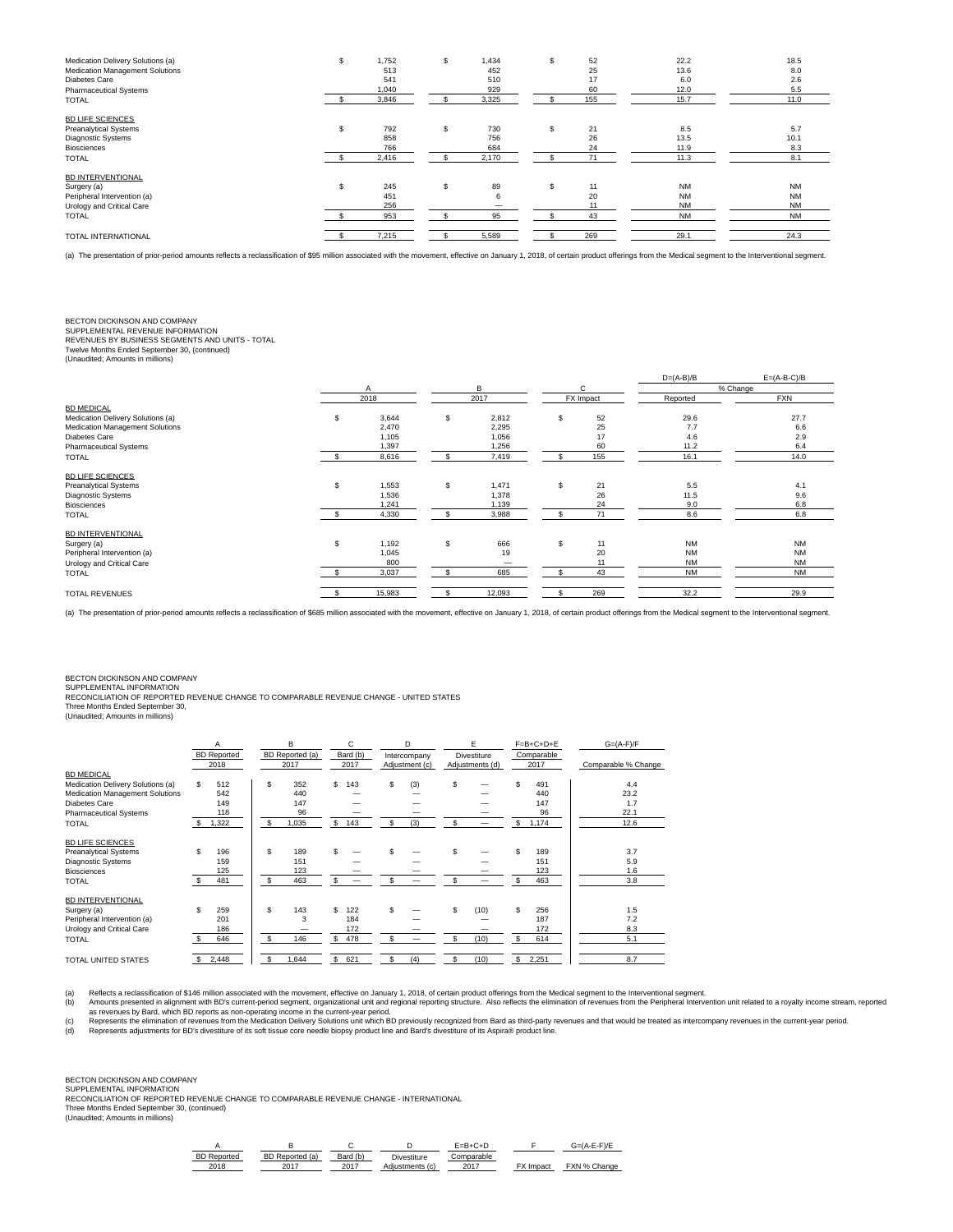| <b>BD MEDICAL</b>                 |     |       |     |                         |     |     |     |     |    |       |   |           |      |  |
|-----------------------------------|-----|-------|-----|-------------------------|-----|-----|-----|-----|----|-------|---|-----------|------|--|
| Medication Delivery Solutions (a) | \$. | 454   | \$  | 369                     | \$  | 64  | \$  |     | S. | 434   |   | s<br>(12) | 7.6  |  |
| Medication Management Solutions   |     | 149   |     | 131                     |     |     |     |     |    | 131   |   | (1)       | 15.0 |  |
| Diabetes Care                     |     | 135   |     | 136                     |     |     |     |     |    | 136   |   | (3)       | 1.8  |  |
| <b>Pharmaceutical Systems</b>     |     | 285   |     | 271                     |     |     |     |     |    | 271   |   |           | 4.9  |  |
| <b>TOTAL</b>                      |     | 1,025 | \$  | 908                     | \$. | 64  | \$  |     | S. | 972   |   | s<br>(16) | 7.0  |  |
| <b>BD LIFE SCIENCES</b>           |     |       |     |                         |     |     |     |     |    |       |   |           |      |  |
| <b>Preanalytical Systems</b>      | \$  | 197   | \$  | 189                     | \$  |     | \$  |     | Ŝ  | 189   |   | s<br>(8)  | 8.6  |  |
| <b>Diagnostic Systems</b>         |     | 224   |     | 208                     |     |     |     |     |    | 208   |   | (5)       | 9.8  |  |
| <b>Biosciences</b>                |     | 206   |     | 191                     |     |     |     |     |    | 191   |   | (3)       | 9.6  |  |
| <b>TOTAL</b>                      |     | 627   | \$. | 588                     | \$  |     | \$. |     | S  | 588   | s | (15)      | 9.3  |  |
| <b>BD INTERVENTIONAL</b>          |     |       |     |                         |     |     |     |     |    |       |   |           |      |  |
| Surgery (a)                       | \$  | 69    | \$  | 24                      | \$  | 41  | \$  | (3) | s  | 63    |   | Ŝ<br>(1)  | 10.5 |  |
| Peripheral Intervention (a)       |     | 148   |     | $\overline{\mathbf{z}}$ |     | 136 |     |     |    | 138   |   | (1)       | 8.1  |  |
| Urology and Critical Care         |     | 85    |     |                         |     | 81  |     |     |    | 81    |   |           | 5.5  |  |
| <b>TOTAL</b>                      |     | 302   | \$  | 26                      | \$  | 258 | \$  | (3) | S  | 282   | s | (2)       | 7.9  |  |
|                                   |     |       |     |                         |     |     |     |     |    |       |   |           |      |  |
| TOTAL INTERNATIONAL               |     | 1,954 |     | 1,522                   | S   | 323 | \$  | (3) | s  | 1,842 | s | (33)      | 7.9  |  |

(a) Reflects a reclassification of \$26 million associated with the movement, effective on January 1, 2018, of certain product offerings from the Medical segment to the Interventional segment.<br>(b) Amounts presented in align

## BECTON DICKINSON AND COMPANY

SUPPLEMENTAL INFORMATION RECONCILIATION OF REPORTED REVENUE CHANGE TO COMPARABLE REVENUE CHANGE - TOTAL

Three Months Ended September 30, (continued) (Unaudited; Amounts in millions)

|                                   |     | A<br><b>BD</b> Reported |     | B<br>BD Reported (a) |     | C<br>Bard (b) |     | D                              |    | E<br>Divestiture |    | $F = B + C + D + E$<br>Comparable |              | G         | $H=(A-F-G)/F$ |
|-----------------------------------|-----|-------------------------|-----|----------------------|-----|---------------|-----|--------------------------------|----|------------------|----|-----------------------------------|--------------|-----------|---------------|
|                                   |     | 2018                    |     | 2017                 |     | 2017          |     | Intercompany<br>Adjustment (c) |    | Adjustments (d)  |    | 2017                              |              | FX Impact | FXN % Change  |
| <b>BD MEDICAL</b>                 |     |                         |     |                      |     |               |     |                                |    |                  |    |                                   |              |           |               |
| Medication Delivery Solutions (a) | S.  | 967                     | s.  | 721                  | \$  | 207           | \$. | (3)                            | Ŝ  |                  | Ś  | 925                               | \$           | (12)      | 5.9           |
| Medication Management Solutions   |     | 692                     |     | 571                  |     |               |     |                                |    |                  |    | 571                               |              | (1)       | 21.3          |
| Diabetes Care                     |     | 285                     |     | 283                  |     |               |     |                                |    |                  |    | 283                               |              | (3)       | 1.7           |
| <b>Pharmaceutical Systems</b>     |     | 403                     |     | 367                  |     |               |     |                                |    |                  |    | 367                               |              |           | 9.4           |
| <b>TOTAL</b>                      |     | 2,346                   | \$. | 1,943                | -S  | 207           | \$. | (3)                            | \$ |                  | s  | 2,146                             | $\mathbb{S}$ | (16)      | 10.1          |
|                                   |     |                         |     |                      |     |               |     |                                |    |                  |    |                                   |              |           |               |
| <b>BD LIFE SCIENCES</b>           |     |                         |     |                      |     |               |     |                                |    |                  |    |                                   |              |           |               |
| <b>Preanalytical Systems</b>      | \$. | 393                     | \$  | 378                  | \$  |               |     |                                |    |                  | \$ | 378                               | \$           | (8)       | 6.1           |
| Diagnostic Systems                |     | 384                     |     | 359                  |     |               |     |                                |    |                  |    | 359                               |              | (5)       | 8.2           |
| <b>Biosciences</b>                |     | 331                     |     | 314                  |     |               |     |                                |    |                  |    | 314                               |              | (3)       | 6.4           |
| <b>TOTAL</b>                      |     | 1.108                   | \$. | 1,051                |     |               |     |                                |    |                  | S  | 1,051                             | \$           | (15)      | 6.9           |
|                                   |     |                         |     |                      |     |               |     |                                |    |                  |    |                                   |              |           |               |
| <b>BD INTERVENTIONAL</b>          |     |                         |     |                      |     |               |     |                                |    |                  |    |                                   |              |           |               |
| Surgery (a)                       | \$  | 328                     | \$  | 167                  | \$  | 163           | \$  |                                | S  | (13)             | s  | 318                               | \$           | (1)       | 3.3           |
| Peripheral Intervention (a)       |     | 348                     |     | 5                    |     | 320           |     |                                |    |                  |    | 325                               |              | (1)       | 7.6           |
| Urology and Critical Care         |     | 271                     |     |                      |     | 253           |     |                                |    |                  |    | 253                               |              |           | 7.4           |
| <b>TOTAL</b>                      |     | 948                     | \$  | 172                  | S   | 736           |     |                                | \$ | (13)             | Ś  | 896                               | \$           | (2)       | 6.0           |
|                                   |     |                         |     |                      |     |               |     |                                |    |                  |    |                                   |              |           |               |
| <b>TOTAL REVENUES</b>             |     | 4,402                   | \$  | 3.166                | \$. | 943           | \$  | (4)                            | S  | (13)             | S  | 4,093                             | \$           | (33)      | 8.4           |

(a) Reflects a reclassification of \$172 million associated with the movement, effective on January 1, 2018, of certain product offerings from the Medical segment to the Interventional segment.<br>(b) Amounts presented in alig

## BECTON DICKINSON AND COMPANY

SUPPLEMENTAL INFORMATION

RECONCILIATION OF REPORTED REVENUE CHANGE TO COMPARABLE REVENUE CHANGE - UNITED STATES Twelve Months Ended September 30,

(Unaudited; Amounts in millions)

|                                                            |                               | R                        | C.                             | D                              | $E = A + B + C + D$ |                         | G                | H                              |                                | $J = F + G + H + I$ | $K=(E-J)/J$            |
|------------------------------------------------------------|-------------------------------|--------------------------|--------------------------------|--------------------------------|---------------------|-------------------------|------------------|--------------------------------|--------------------------------|---------------------|------------------------|
|                                                            | <b>BD</b><br>Reported<br>2018 | Bard Q1<br>(b)<br>2018   | Intercompany<br>Adjustment (c) | Divestiture<br>Adjustments (d) | Comparable<br>2018  | BD Reported (a)<br>2017 | Bard (b)<br>2017 | Intercompany<br>Adjustment (c) | Divestiture<br>Adjustments (d) | Comparable<br>2017  | Comparable %<br>Change |
| <b>BD MEDICAL</b>                                          |                               |                          |                                |                                |                     |                         |                  | \$.                            |                                |                     |                        |
| Medication Delivery Solutions (a)<br>Medication Management | \$<br>1,892                   | $\mathbf{s}$<br>145      | (3)<br>\$.                     |                                | 2,033<br>\$.        | \$<br>1,378             | S.<br>572        | (14)                           | \$                             | \$<br>1,935         | 5.1                    |
| Solutions                                                  | 1,957                         |                          |                                |                                | 1,957               | 1,843                   |                  |                                |                                | .843                | 6.2                    |
| Diabetes Care                                              | 564                           |                          |                                |                                | 564                 | 546                     |                  |                                |                                | 546                 | 3.2                    |
| <b>Pharmaceutical Systems</b>                              | 357                           |                          |                                |                                | 357                 | 328                     |                  |                                |                                | 328                 | 8.9                    |
| <b>TOTAL</b>                                               | \$4,770                       | 145<br>s.                | (3)<br>£.                      |                                | 4,912               | 4,095<br>-S             | 572<br>\$.       | (14)<br>S                      |                                | 4,652<br>s.         | 5.6                    |
| <b>BD LIFE SCIENCES</b>                                    |                               |                          |                                |                                |                     |                         |                  |                                |                                |                     |                        |
| <b>Preanalytical Systems</b>                               | \$.<br>761                    |                          |                                |                                | 761                 | s.<br>741               | S                |                                |                                | 741                 | 2.6                    |
| <b>Diagnostic Systems</b>                                  | 678                           |                          |                                |                                | 678                 | 622                     |                  |                                |                                | 622                 | 8.9                    |
| <b>Biosciences</b>                                         | 475                           |                          |                                |                                | 475                 | 455                     |                  |                                |                                | 455                 | 4.6                    |
| <b>TOTAL</b>                                               | 1,914                         | $\overline{\phantom{m}}$ | –                              |                                | 1,914               | $\mathbf{s}$<br>1,818   | –                |                                |                                | s.<br>1,818         | 5.3                    |
| <b>BD INTERVENTIONAL</b>                                   |                               |                          |                                |                                |                     |                         |                  |                                |                                |                     |                        |
| Surgery (a)                                                | \$<br>946                     | \$.<br>105               |                                | (15)                           | \$<br>1,036         | s.<br>577               | \$.<br>513       | \$.                            | \$<br>(39)                     | \$<br>.051          | (1.4)                  |
| Peripheral Intervention (a)                                | 594                           | 188                      |                                |                                | 782                 | 14                      | 705              |                                |                                | 718                 | 8.8                    |
| Urology and Critical Care                                  | 544                           | 177                      |                                |                                | 721                 |                         | 681              |                                |                                | 681                 | 5.8                    |
| <b>TOTAL</b>                                               | 2,084<br>\$                   | 470<br>\$.               | -                              | (15)                           | 2,539               | \$<br>591               | S.<br>1,899      |                                | (39)                           | \$2,451             | 3.6                    |
| TOTAL UNITED STATES                                        | 8,768                         | 614                      | (3)                            | (15)                           | 9,364               | \$<br>6,504             | \$<br>2,471      | \$<br>(14)                     | (39)                           | \$8,921             | 5.0                    |

Reflects a reclassification of \$591 million associated with the movement, effective on January 1, 2010, of certain product offerings from the eigeneral to the interventional segment. One of the interventional segment of th

(d) Represents adjustments for BD's divestiture of its soft tissue core needle biopsy product line and Bard's divestiture of its Aspira® product line.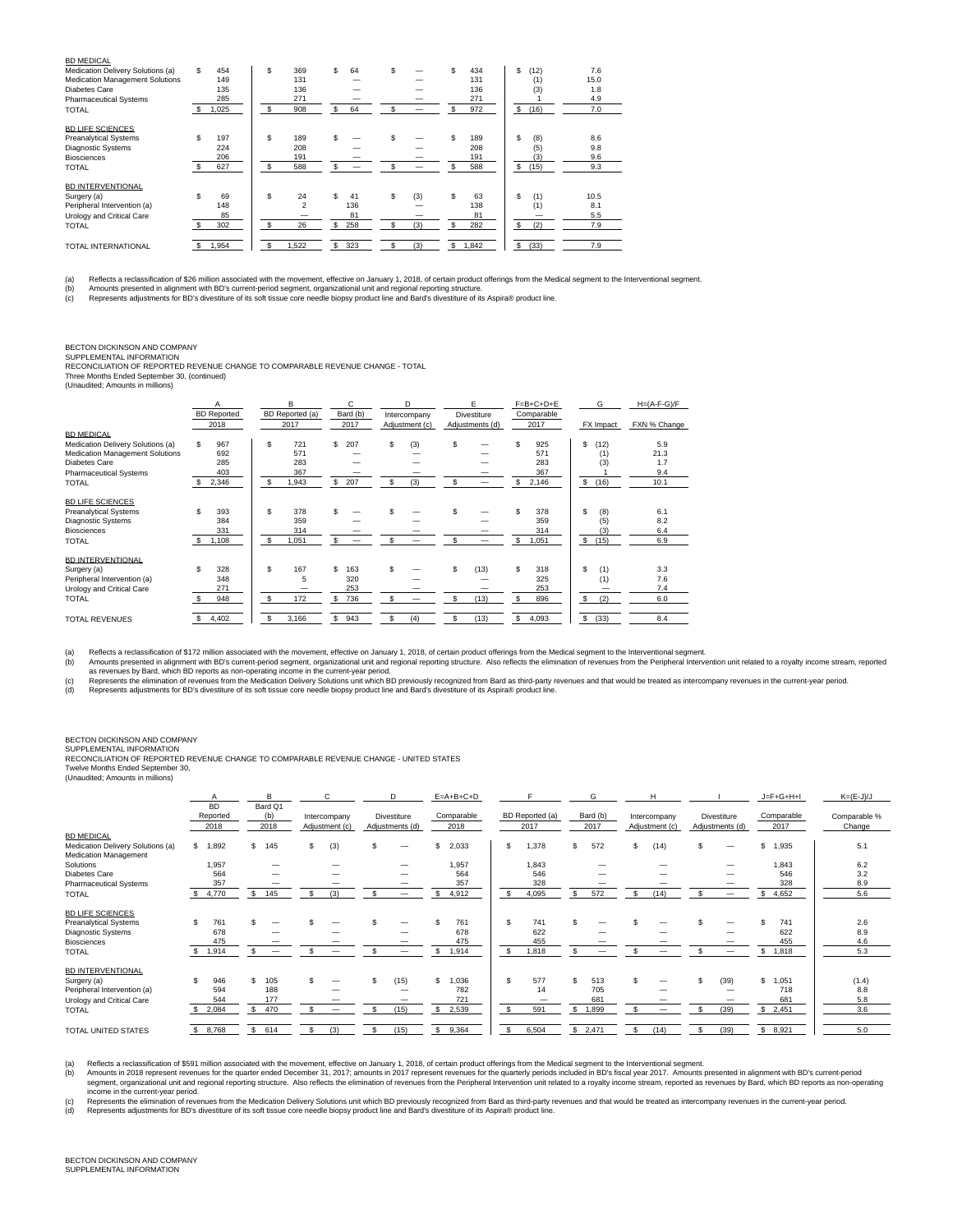## RECONCILIATION OF REPORTED REVENUE CHANGE TO COMPARABLE REVENUE CHANGE - INTERNATIONAL Twelve Months Ended September 30, (continued) (Unaudited; Amounts in millions)

|                                   |     | <b>BD</b> Reported<br>2018 |     | в<br>Bard Q1 (b)<br>2018 |     | C<br><b>Divestiture</b><br>Adjustments (c) |     | $D=A+B+C$<br>Comparable<br>2018 |    | BD Reported (a)<br>2017 |    | Bard (b)<br>2017 |     | G<br><b>Divestiture</b><br>Adjustments (c) |     | $H=E+F+G$<br>Comparable<br>2017 |    | FX Impact | $J=(D-H-I)/H$<br>FXN % Change |
|-----------------------------------|-----|----------------------------|-----|--------------------------|-----|--------------------------------------------|-----|---------------------------------|----|-------------------------|----|------------------|-----|--------------------------------------------|-----|---------------------------------|----|-----------|-------------------------------|
| <b>BD MEDICAL</b>                 |     |                            |     |                          |     |                                            |     |                                 |    |                         |    |                  |     |                                            |     |                                 |    |           |                               |
| Medication Delivery Solutions (a) | \$. | 1,752                      |     | 68                       | \$  |                                            | \$  | ,821                            | \$ | 1,434                   | \$ | 228              | Ŝ   |                                            | \$. | .663                            | \$ | 55        | 6.2                           |
| Medication Management Solutions   |     | 513                        |     |                          |     |                                            |     | 513                             |    | 452                     |    |                  |     |                                            |     | 452                             |    | 25        | 8.0                           |
| Diabetes Care                     |     | 541                        |     |                          |     |                                            |     | 541                             |    | 510                     |    |                  |     |                                            |     | 510                             |    | 17        | 2.6                           |
| <b>Pharmaceutical Systems</b>     |     | 1,040                      |     |                          |     |                                            |     | 040,                            |    | 929                     |    |                  |     |                                            |     | 929                             |    | 60        | 5.5                           |
| <b>TOTAL</b>                      | S.  | 3,846                      |     | 68                       | \$  |                                            | \$  | 3,915                           | s. | 3,325                   | S. | 228              |     | —                                          | \$  | 3,553                           | \$ | 157       | 5.7                           |
| <b>BD LIFE SCIENCES</b>           |     |                            |     |                          |     |                                            |     |                                 |    |                         |    |                  |     |                                            |     |                                 |    |           |                               |
| <b>Preanalytical Systems</b>      |     | 792                        |     |                          |     |                                            |     | 792                             | S. | 730                     |    |                  |     |                                            |     | 730                             | \$ | 21        | 5.7                           |
| Diagnostic Systems                |     | 858                        |     |                          |     |                                            |     | 858                             |    | 756                     |    |                  |     |                                            |     | 756                             |    | 26        | 10.1                          |
| <b>Biosciences</b>                |     | 766                        |     |                          |     |                                            |     | 766                             |    | 684                     |    |                  |     |                                            |     | 684                             |    | 24        | 8.3                           |
| <b>TOTAL</b>                      | S.  | 2,416                      |     |                          |     | —                                          | \$. | 2,416                           | s. | 2,170                   |    |                  |     |                                            | \$  | 2,170                           | \$ | 71        | 8.1                           |
| <b>BD INTERVENTIONAL</b>          |     |                            |     |                          |     |                                            |     |                                 |    |                         |    |                  |     |                                            |     |                                 |    |           |                               |
| Surgery (a)                       | £.  | 245                        |     | 49                       | \$. | (3)                                        | \$. | 291                             | S. | 89                      | S. | 167              | \$. | (10)                                       | S.  | 247                             | \$ | 13        | 12.9                          |
| Peripheral Intervention (a)       |     | 451                        |     | 146                      |     |                                            |     | 597                             |    | 6                       |    | 515              |     |                                            |     | 521                             |    | 25        | 9.9                           |
| Urology and Critical Care         |     | 256                        |     | 90                       |     |                                            |     | 347                             |    |                         |    | 320              |     |                                            |     | 320                             |    | 13        | 4.2                           |
| <b>TOTAL</b>                      |     | 953                        | \$. | 285                      | S.  | (3)                                        | S.  | 1,235                           | s. | 95                      | \$ | 1,003            | \$. | (10)                                       | S   | 1,088                           | s. | 51        | 8.9                           |
|                                   |     |                            |     |                          |     |                                            |     |                                 |    |                         |    |                  |     |                                            |     |                                 |    |           |                               |
| TOTAL INTERNATIONAL               | S.  | 7,215                      | \$  | 353                      | \$  | (3)                                        | S.  | 7,566                           | \$ | 5,589                   | \$ | 1,231            | Ś   | (10)                                       | \$  | 6,811                           | \$ | 279       | 7.0                           |

(a) Reflects a reclassification of \$95 million associated with the movement, effective on January 1, 2018, of certain product offerings from the Medical segment to the Interventional segment.<br>(b) Amounts in 2018 represent

# BECTON DICKINSON AND COMPANY

SUPPLEMENTAL INFORMATION<br>RECONCILIATION OF REPORTED REVENUE CHANGE TO COMPARABLE REVENUE CHANGE - TOTAL<br>Twelve Months Ended September 30, (continued)

(Unaudited; Amounts in millions

|                                   |                       | B                        | C                   | D           | $E=A+B+C+D$  |                    | G           | н              |             | $J = F + G + H + I$ | К         | $L=(E-J-K)/J$ |
|-----------------------------------|-----------------------|--------------------------|---------------------|-------------|--------------|--------------------|-------------|----------------|-------------|---------------------|-----------|---------------|
|                                   |                       | Bard Q1                  |                     | Divestiture |              | <b>BD</b> Reported |             |                | Divestiture |                     |           |               |
|                                   | <b>BD</b> Reported    | (b)                      | Intercompany        | Adjustments | Comparable   | (a)                | Bard (b)    | Intercompany   | Adjustments | Comparable          |           | FXN %         |
|                                   | 2018                  | 2018                     | Adjustment (c)      | (d)         | 2018         | 2017               | 2017        | Adjustment (c) | (d)         | 2017                | FX Impact | Change        |
| <b>BD MEDICAL</b>                 |                       |                          |                     |             |              |                    |             |                |             |                     |           |               |
| Medication Delivery Solutions (a) | 3,644                 | \$213                    | (3)<br>\$           | \$.         | 3,854<br>\$  | 2,812<br>\$        | 800<br>S.   | \$.<br>(14)    |             | 3,598<br>\$         | 55<br>s.  | 5.6           |
| Medication Management             |                       |                          |                     |             |              |                    |             |                |             |                     |           |               |
| Solutions                         | 2.470                 |                          |                     |             | 2,470        | 2,295              |             |                |             | 2,295               | 25        | 6.6           |
| Diabetes Care                     | 1,105                 |                          |                     |             | 1,105        | 1.056              |             |                |             | 1,056               | 17        | 2.9           |
| <b>Pharmaceutical Systems</b>     | 1.397                 |                          |                     |             | 1,397        | 1,256              |             |                |             | 1,256               | 60        | 6.4           |
| <b>TOTAL</b>                      | 8,616                 | \$213                    | (3)<br>$\mathbf{s}$ |             | 8,826        | 7,419<br>S.        | 800         | \$.<br>(14)    |             | 8,205               | \$ 157    | 5.6           |
|                                   |                       |                          |                     |             |              |                    |             |                |             |                     |           |               |
| <b>BD LIFE SCIENCES</b>           |                       |                          |                     |             |              |                    |             |                |             |                     |           |               |
| <b>Preanalytical Systems</b>      | $\mathbf{s}$<br>1,553 |                          |                     |             | 1.553        | .471               | \$          |                |             | 1,471               | s.<br>21  | 4.1           |
| <b>Diagnostic Systems</b>         | 1,536                 |                          |                     |             | 1,536        | 1.378              |             |                |             | 1,378               | 26        | 9.6           |
| <b>Biosciences</b>                | 1,241                 |                          |                     |             | 1,241        | .139               |             |                |             | 1,139               | 24        | 6.8           |
| <b>TOTAL</b>                      | 4,330                 | $\overline{\phantom{m}}$ |                     |             | 4,330        | 3,988              |             |                |             | 3,988               | 71<br>s.  | 6.8           |
|                                   |                       |                          |                     |             |              |                    |             |                |             |                     |           |               |
| <b>BD INTERVENTIONAL</b>          |                       |                          |                     |             |              |                    |             |                |             |                     |           |               |
| Surgery (a)                       | $\mathbf{s}$<br>1,192 | 153<br>\$.               |                     | (18)<br>\$. | 1,327<br>\$. | 666<br>\$.         | 680         |                | (48)<br>Ŝ   | 1,298<br>\$         | \$.<br>13 | 1.3           |
| Peripheral Intervention (a)       | 1,045                 | 334                      |                     |             | 1,379        | 19                 | 1.220       |                |             | 1,239               | 25        | 9.3           |
| Urology and Critical Care         | 800                   | 267                      |                     |             | 1,068        |                    | 1.002       |                |             | 1,002               | 13        | 5.3           |
| <b>TOTAL</b>                      | 3,037                 | \$ 755                   | —                   | (18)        | 3,774        | 685<br>£.          | 2,902<br>s. |                | (48)        | 3,539               | 51<br>s.  | 5.2           |
|                                   |                       |                          |                     |             |              |                    |             |                |             |                     |           |               |
| <b>TOTAL REVENUES</b>             | 15,983                | 968                      | (3)<br>\$           | (18)        | 16,930       | \$12,093           | \$3,702     | (14)<br>\$.    | s.<br>(48)  | \$15,732            | \$279     | 5.8           |

(a) Reflects a reclassification of \$685 million associated with the movement, effective on January 1, 2018, of certain product offerings from the Medical segment to the Interventional segment.<br>(b) Amounts in 2018 represent income in the current-year period.

(c) Represents the elimination of revenues from the Medication Delivery Solutions unit which BD previously recognized from Bard as third-party revenues and that would be treated as intercompany revenues in the current-year

## BECTON DICKINSON AND COMPANY

SUPPLEMENTAL INFORMATION RECONCILIATION OF REPORTED DILUTED EPS TO ADJUSTED DILUTED EPS (Unaudited)

|                                                                                                                     | Three Months Ended September 30. |             |               |                                    |                                          |             |                                            |  |
|---------------------------------------------------------------------------------------------------------------------|----------------------------------|-------------|---------------|------------------------------------|------------------------------------------|-------------|--------------------------------------------|--|
|                                                                                                                     | 2018                             | 2017        | Growth        | Foreign<br>Currency<br>Translation | Foreign<br>Currency<br>Neutral<br>Growth | Growth %    | Foreign<br>Currency<br>Neutral<br>Growth % |  |
| Reported Diluted (Loss) Earnings per Share                                                                          | (0.64)                           | 1.24<br>SS. | (1.88)<br>эh. | (0.06)<br>s.                       | \$(1.82)                                 | $(151.6)$ % | $(146.8)$ %                                |  |
| Purchase accounting adjustments (\$374 million and \$130 million pre-tax, respectively) (1)                         | 1.39                             | 0.56        |               |                                    |                                          |             |                                            |  |
| Restructuring costs (\$57 million and \$30 million pre-tax, respectively) (2)                                       | 0.21                             | 0.13        |               |                                    |                                          |             |                                            |  |
| Integration costs (\$88 million and \$78 million pre-tax, respectively) (2)                                         | 0.33                             | 0.34        |               |                                    |                                          |             |                                            |  |
| Transaction costs (\$(5) million and \$2 million pre-tax, respectively) $(3)$                                       | (0.02)                           | 0.01        |               |                                    |                                          |             |                                            |  |
| Financing impacts (\$44 million pre-tax) (4)                                                                        |                                  | 0.19        |               |                                    |                                          |             |                                            |  |
| Hurricane recovery costs (\$2 million pre-tax)                                                                      | 0.01                             |             |               |                                    |                                          |             |                                            |  |
| Net impact of gain on sale of investment and asset impairments (\$63 million pre-tax) (5)                           | 0.23                             |             |               |                                    |                                          |             |                                            |  |
| Lease contract modification-related charge (\$6 million pre-tax) (6)                                                | –                                | 0.03        |               |                                    |                                          |             |                                            |  |
| Litigation-related item $(S(1)$ million pre-tax) $(7)$                                                              |                                  | (0.01)      |               |                                    |                                          |             |                                            |  |
| Dilutive impact (8)                                                                                                 | (0.07)                           | 0.31        |               |                                    |                                          |             |                                            |  |
| Impact of tax reform and income tax benefit of special items (\$398 million and \$(91) million, respectively) $(9)$ | 1.48                             | (0.39)      |               |                                    |                                          |             |                                            |  |
| Adjusted Diluted Earnings per Share                                                                                 | 2.93                             | 2.40        | 0.53          | (0.06)<br>s                        | 0.59                                     | 22.1 %      | 24.6 %                                     |  |

(1) Includes adjustments related to the purchase accounting for acquisitions impacting identified intangible assets and valuation of fixed assets and debt.<br>(2) Represents restructuring and integration costs associated with

(6) Represents an adjustment to a non-cash charge resulting from a modification to our dispensing equipment lease contracts with customers. (7) Represents an adjustment to litigation-related reserves.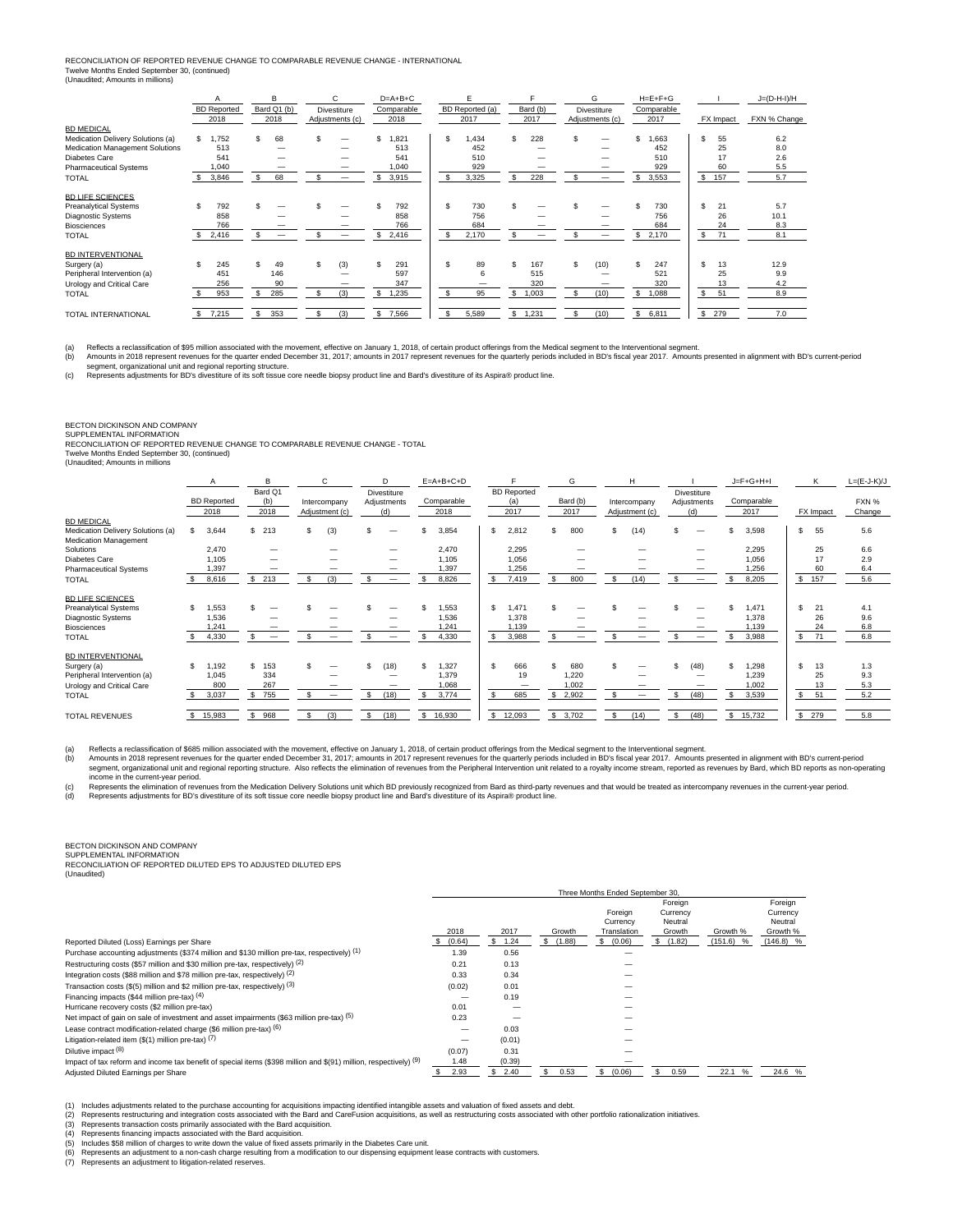(8) The amount in 2018 represents the exclusion of share equivalents associated with share-based plans from the reported diluted shares outstanding calculation because such equivalents would have been antidilutive due to t

Twelve Months Ended September 30,

## BECTON DICKINSON AND COMPANY

SUPPLEMENTAL INFORMATION RECONCILIATION OF REPORTED DILUTED EPS TO ADJUSTED DILUTED EPS

| (Unaudited) |  |
|-------------|--|
|-------------|--|

|                                                                                                                          |        |           |              | <u>I MEIAE INNIINIS FIINEN AENIEIIINEI AN</u> |                                |            |                                |
|--------------------------------------------------------------------------------------------------------------------------|--------|-----------|--------------|-----------------------------------------------|--------------------------------|------------|--------------------------------|
|                                                                                                                          |        |           |              | Foreign<br>Currency                           | Foreign<br>Currency<br>Neutral |            | Foreign<br>Currency<br>Neutral |
|                                                                                                                          | 2018   | 2017      | Growth       | Translation                                   | Growth                         | Growth %   | Growth %                       |
| Reported Diluted Earnings per Share                                                                                      | 0.60   | 4.60<br>ъ | (4.00)<br>S. | \$0.32                                        | (4.32)<br>s                    | $(87.0)$ % | $(93.9)$ %                     |
| Purchase accounting adjustments (\$1.733 billion and \$491 million pre-tax, respectively) (1)                            | 6.55   | 2.20      |              | 0.01                                          |                                |            |                                |
| Restructuring costs (\$344 million and \$85 million pre-tax, respectively) (2)                                           | 1.30   | 0.38      |              | 0.01                                          |                                |            |                                |
| Integration costs (\$344 million and \$237 million pre-tax, respectively) (2)                                            | 1.30   | 1.06      |              | 0.01                                          |                                |            |                                |
| Transaction costs (\$56 million and \$39 million pre-tax, respectively) (3)                                              | 0.21   | 0.17      |              |                                               |                                |            |                                |
| Financing impacts (\$49 million and \$131 million pre-tax, respectively) (4)                                             | 0.19   | 0.58      |              |                                               |                                |            |                                |
| Hurricane recovery costs (\$17 million pre-tax)                                                                          | 0.07   |           |              |                                               |                                |            |                                |
| Losses on debt extinguishment (\$16 million and \$73 million pre-tax, respectively) (5)                                  | 0.06   | 0.33      |              |                                               |                                |            |                                |
| Net impact of gain on sale of investment and asset impairments $(\frac{6}{151})$ million pre-tax) (6)                    | (0.57) |           |              | 0.01                                          |                                |            |                                |
| Lease contract modification-related charge (\$748 million pre-tax) (7)                                                   |        | 3.34      |              |                                               |                                |            |                                |
| Litigation-related item (\$(337) million pre-tax) $(8)$                                                                  |        | (1.51)    |              |                                               |                                |            |                                |
| Dilutive Impact <sup>(9)</sup>                                                                                           | 0.30   | 0.54      |              |                                               |                                |            |                                |
| Impact of tax reform and income tax benefit of special items $(\$265$ million and $$(495)$ million, respectively) $(10)$ | 1.00   | (2.21)    |              | (0.01)                                        |                                |            |                                |
| Adjusted Diluted Earnings per Share                                                                                      | 11.01  | 9.48      | 1.53         | 0.36                                          | 1.17                           | 16.1 %     | 12.3 %                         |

(1) Includes adjustments related to the purchase accounting for acquisitions impacting identified intangible assets and valuation of fixed assets and debt. The amount in 2018 also included a fair value step-up adjustment o relative to Bard's inventory on the acquisition date.<br>(2) Represents restructuring and integration costs associated with the Bard and CareFusion acquisitions, as well as restructuring costs associated with other portfolio

(3) Represents transaction costs primarily associated with the Bard acquisition.<br>(4) Represents financing impacts associated with the Bard acquisition.<br>(5) Represents losses recognized upon the extinguishment of certain lo

(4) Represents linacing impacts associated with the Bard acquisition.<br>(5) Represents linacing impacts associated with the Bard acquisition.<br>(6) Represents the net amount recognized in the period related to BD's sale of its

260,758.

(10) Includes additional tax expense, net, of \$640 million relating to new U.S. tax legislation.

# BECTON DICKINSON AND COMPANY SUPPLEMENTAL INFORMATION

FY 2019 OUTLOOK RECONCILIATION

| FY2018 |        |                                |           |                                            |  |  |
|--------|--------|--------------------------------|-----------|--------------------------------------------|--|--|
|        |        | % Change                       | FX Impact | % Change FXN                               |  |  |
|        | 15,983 | 8.5% to 9.5%                   | $-2.0%$   | 10.5% to 11.5%                             |  |  |
|        |        |                                |           |                                            |  |  |
|        |        | FY2019 Outlook                 |           |                                            |  |  |
|        |        | % Change FXN Comparable        |           |                                            |  |  |
| \$     | 15.983 |                                |           |                                            |  |  |
|        | 968    |                                |           |                                            |  |  |
|        | (3)    |                                |           |                                            |  |  |
|        | (124)  |                                |           |                                            |  |  |
|        | 16,824 | 5.0% to 6.0%                   |           |                                            |  |  |
|        |        | Revenues<br>FY2018<br>Revenues |           | <b>BD Including Bard</b><br>FY2019 Outlook |  |  |

BECTON DICKINSON AND COMPANY SUPPLEMENTAL INFORMATION

| FY 2019 OUTLOOK RECONCILIATION (continued) |        |          |                         |
|--------------------------------------------|--------|----------|-------------------------|
|                                            | FY2018 |          | FY2019 Outlook          |
|                                            |        | Revenues | % Change FXN Comparable |
| BD Medical As Reported Revenue             | \$     | 8.616    |                         |
| Bard Q1                                    |        | 213      |                         |
| Intercompany Adjustment                    |        | (3)      |                         |
| BD Medical Comparable Revenue              |        | 8.826    | 5.0% to 6.0%            |
| BD Life Sciences As Reported Revenue       | \$     | 4.330    |                         |
| Divestiture Adiustment (1)                 |        | (106)    |                         |
| BD Life Sciences Comparable Revenue        |        | 4.224    | 4.0% to 5.0%            |
| BD Interventional as Reported Revenue      | S      | 3.037    |                         |
| Bard Q1                                    |        | 755      |                         |
| Divestiture Adjustment (2)                 |        | (18)     |                         |
| BD Interventional Comparable Revenue       |        | 3,774    | 6.0% to 7.0%            |
|                                            |        |          |                         |

| <b>BD Including Bard</b> |                  |            |        |  |  |  |  |  |  |
|--------------------------|------------------|------------|--------|--|--|--|--|--|--|
|                          |                  |            |        |  |  |  |  |  |  |
| Full Year FY2019 Outlook | Full Year FY2018 | % Increase |        |  |  |  |  |  |  |
|                          |                  |            |        |  |  |  |  |  |  |
| \$12.05 to 12.15         |                  |            | $-10%$ |  |  |  |  |  |  |
|                          |                  |            |        |  |  |  |  |  |  |

Adjusted Fully Diluted Earnings per Share